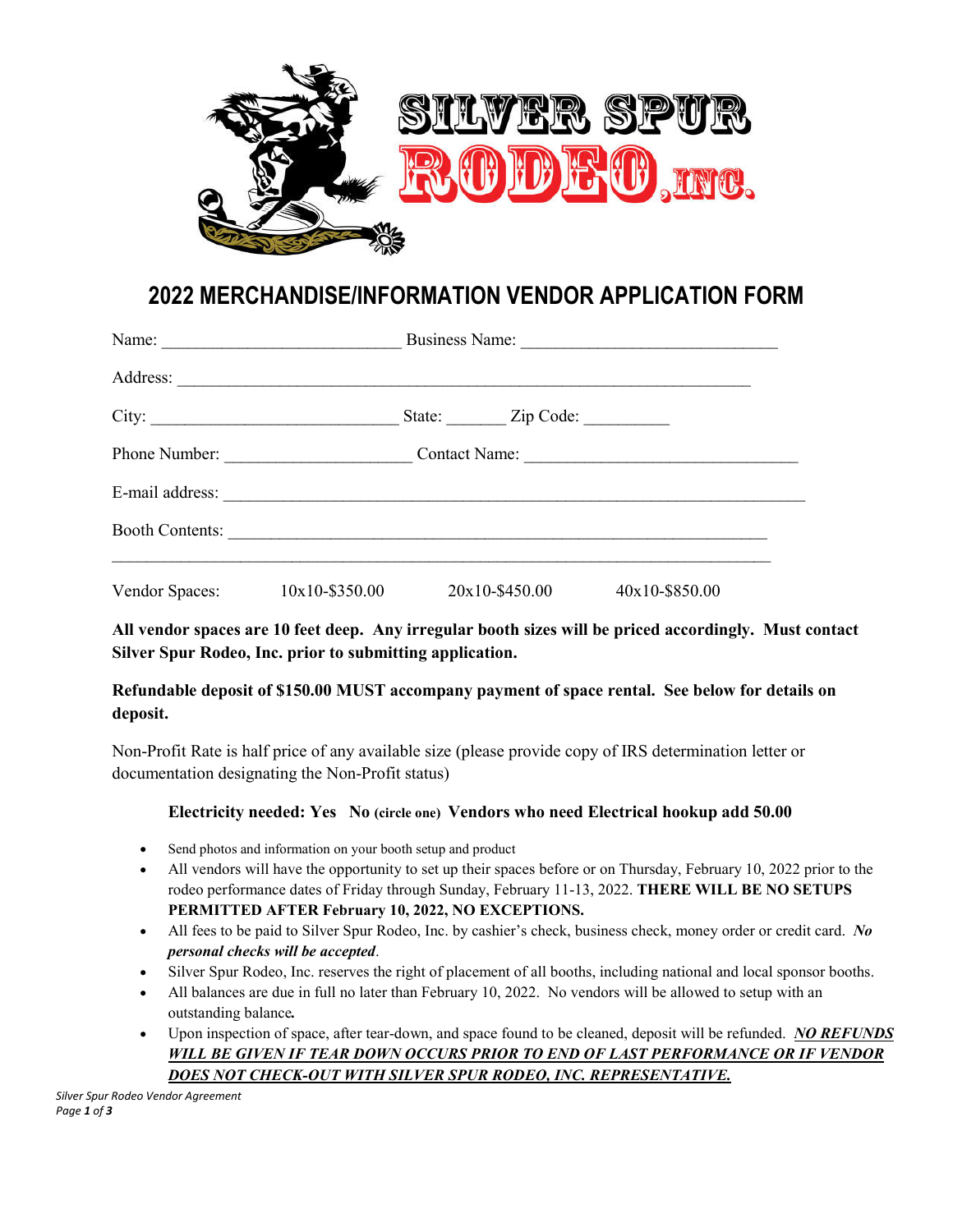- All vendor booth spaces are sold for the weekend only (3 performances). **No short-term setups are allowed**.
- Vendors may tear down their space on Sunday, February 13, 2022, after the evening performance is completed, and continue through Monday, February 14, 2022 until 3:00 p.m.
- Vendors are required to have a fire extinguisher at each booth. *No vehicles will be allowed in vendor displays unless approved by Silver Spur Rodeo, Inc.*
- Silver Spur Rodeo shall not be liable to any vendor for refunds due to a failure to fulfill the terms and conditions of this Agreement and Application for any reason if the event is interrupted or cancelled due to rain, wind, fire, public enemy, an act of God or any other calamity.
- For more information, contact the Silver Spur Rodeo Office at (928) 344-5451 or send an e-mail to info@yumarodeo.com
- C*hecks or money orders made payable to: Silver Spur Rodeo, Inc.*